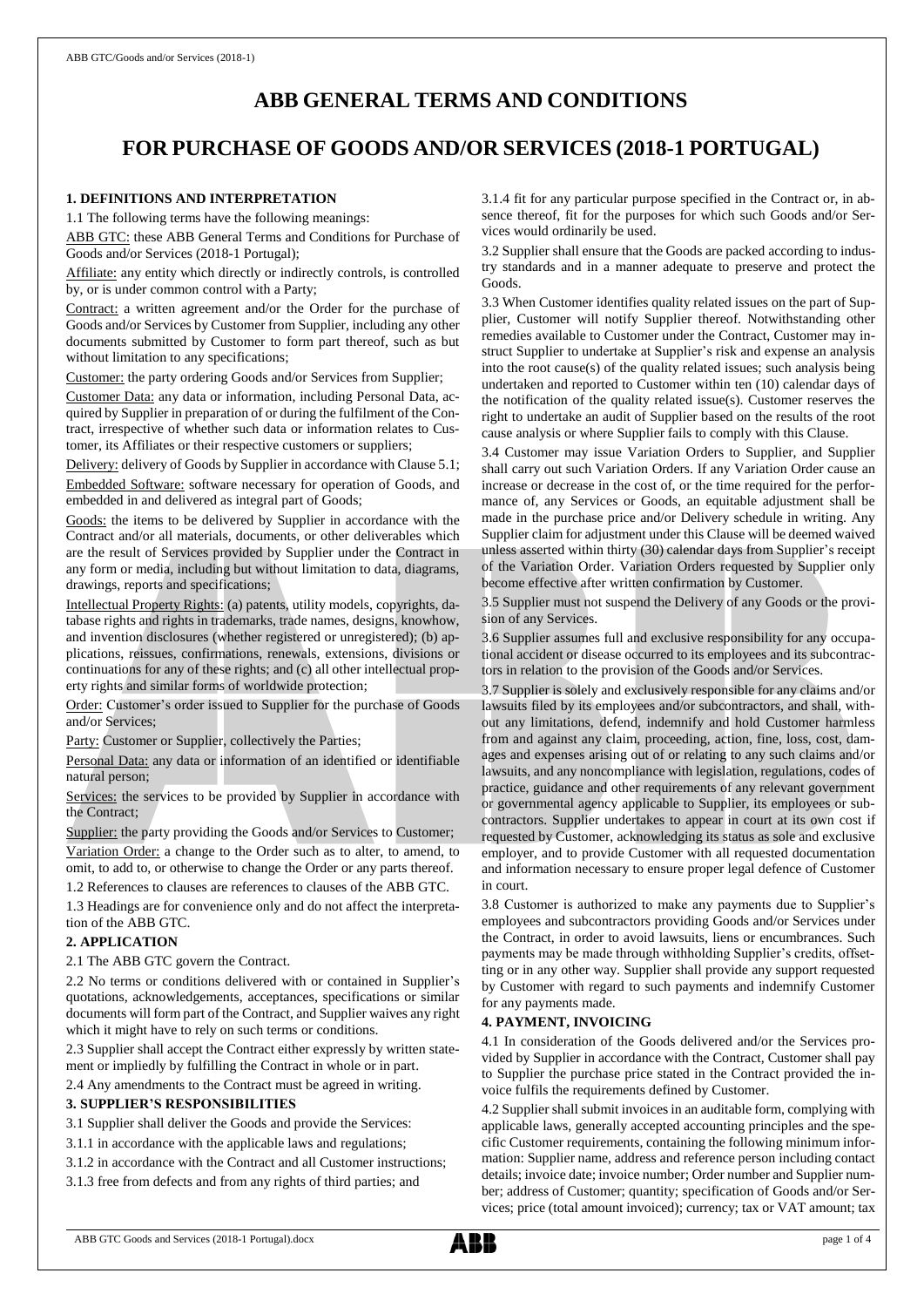or VAT number; Authorized Economic Operator and/or Approved Exporter Authorization number and/or other customs identification number, if applicable; payment terms as agreed.

4.3 Invoices must be sent to the billing address specified in the Contract.

4.4 Customer shall pay the invoice in accordance with the payment terms agreed in the Contract.

4.5 Customer will reimburse expenses only at cost and to the extent agreed in writing.

4.6 Services charged on the basis of hourly rates require written confirmation of Supplier's time sheets by Customer. Supplier shall submit such time sheets to Customer for confirmation as may be instructed by Customer but latest together with any related invoice. Confirmation of time sheets cannot be construed as acknowledgement of any claims. Customer is not obliged to pay invoices based on time sheets which are not confirmed by Customer in writing.

4.7 Customer reserves the right to set off or withhold payment for Goods and/or Services not provided in accordance with the Contract.

#### **5. DELIVERY, PERFORMANCE OF SERVICES**

5.1 Unless agreed otherwise in the Contract, the Goods shall be delivered in accordance with INCOTERMS 2010 FCA, to the place defined in the Contract or, if no such place has been defined, to Customer's place of business.

5.2 The Services shall be provided at the place specified in the Contract or, if no such place has been specified, at Customer's place of business. 5.3 Supplier shall provide no later than at the time of acceptance of the Contract the following minimum information: number of packages and contents, the customs tariff numbers of the country of consignment, and the countries of origin for all Goods. For controlled Goods, the relevant national export control numbers must be indicated and, if the Goods and/or Services are subject to U.S. export regulations, the U.S. Export Control Classification Numbers (ECCN) or classification numbers of the International Traffic in Arms Regulations (ITAR) must be specified. Proofs of preferential origin as well as conformity declarations and marks of the country of consignment or destination are to be submitted without being requested; certificates of origin upon request. Supplier shall state the Order number on all invoices (in particular but not limited to commercial, pro forma or customs invoices).

5.4 The Goods shall be delivered, and Services shall be provided during Customer's business hours unless otherwise requested by Customer.

5.5 Upon Delivery, Supplier (or its appointed carrier) shall provide Customer a delivery note and any other required export and import documents not mentioned in Clause 5.3. If Customer has approved partial delivery, such delivery note shall also include the outstanding balance.

5.6 Ownership of the Goods passes to Customer at Delivery. To the extent that the Goods contain Embedded Software, ownership of such Embedded Software will not passto Customer, but Supplier shall grant, or – as applicable – shall procure that the third party owner grants, Customer and all users a worldwide, irrevocable, perpetual, transferable, non-exclusive, royalty-free right to use the Embedded Software as integral part of such Goods and/or for servicing either of them.

# **6. ACCEPTANCE**

6.1 Delivery of Goods or provision of Services may not be deemed to be acceptance of such Goods or Services by Customer. Customer shall have reasonable time to inspect or test the Goods and/or Services and to report any defects to Supplier. If a defect in the Goods and/or Services was not reasonably detectable during the inspection, Customer shall have reasonable time to provide notice of such defect after it has become apparent and/or to reject the Goods and/or Services.

6.2 The Parties may agree on a certain acceptance procedure, in which case acceptance will be subject to Customer's written acceptance statement. Supplier shall inform Customer in writing within a reasonable time period in advance when the Goods and/or Services are ready for acceptance.

6.3 Customer may enforce any remedy defined in the Contract for any rejected Goods or Services.

# **7. DELAY**

If the Delivery of Goods or the provision of Services does not comply with the agreed date(s), Customer may:

7.1 terminate the Contract in whole or in part;

7.2 refuse any subsequent delivery of the Goods or provision of the Services;

7.3 recover from Supplier any expenses reasonably incurred by Customer in obtaining the Goods and/or Services in substitution from another supplier;

7.4 claim damages for any cost, loss, expenses and liquidated damages incurred by Customer which are attributable to Supplier's delay; and

7.5 claim liquidated damages as agreed in the Contract.

## **8. WARRANTY AND REMEDIES**

8.1 Supplier warrants that the Goods and/or Services comply with the Contract, including but without limitation to Supplier's responsibilities as defined in Clause 3.1.

8.2 Supplier warrants that the Goods are new and unused at the date of Delivery and remain free from defects during the warranty period.

8.3 The warranty period is twenty four (24) months from Delivery.

8.4 In case of breach of any warranty which is not remedied within forty eight (48) hours from Customer's notification, or in case of any other breach of the Contract, Customer is entitled to enforce any or more of the following remedies at its discretion and at Supplier's expense:

8.4.1 to give Supplier another opportunity to carry out any additional work necessary to ensure that the Contract is fulfilled, and/or to obtain prompt repair or replacement of the defective Goods and/or Services;

8.4.2 to carry out (or to instruct a third party to carry out) any additional work necessary to make the Goods and/or Services comply with the Contract;

8.4.3 to refuse any further Goods and/or Services;

8.4.4 to claim such damages as may have been sustained by Customer as a result of Supplier's breach of the Contract;

8.4.5 to terminate the Contract; in such event Customer has no obligation to compensate Supplier, and, at Customer's option, Supplier shall pay back to Customer any remuneration received from Customer for the Goods and/or Services and take back the Goods at Supplier's own cost and risk.

8.5 In case of a breach of any warranty, the entire warranty period shall be restarted for the defective Goods/Services from the date the remediation is completed to Customer's satisfaction.

8.6 The rights and remedies available to Customer under the Contract are cumulative and are not exclusive of any rights or remedies available at law or in equity.

# **9. INTELLECTUAL PROPERTY RIGHTS**

9.1 Subject to Clause 9.2, Supplier hereby grants Customer, or undertakes to procure that Customer is granted, a worldwide, irrevocable, transferable, non-exclusive, royalty-free license to use the Intellectual Property Rights in the Goods, including Embedded Software, if any.

9.2 Supplier herewith assigns to Customer full ownership rights in any Intellectual Property Rights in Goods resulting from the Services. Supplier further agrees, upon Customer's request and at its cost, to take all further steps necessary to perfect Customer's ownership to the Intellectual Property Rights.

9.3 Intellectual Property Rights in any Goods created by or licensed to Supplier prior or outside a Contract (Pre-Existing IPR) will remain vested in Supplier (or the third party owner). To the extent that Pre-Existing IPR are embedded in any Goods resulting from the Services, Supplier grants, or undertakes to procure that the third party owner grants, Customer and its Affiliates a worldwide, irrevocable, transferable, non-exclusive, royalty-free license to use the Pre-Existing IPR as part of such Goods, including the right to improve, develop, market, distribute, sublicense or otherwise use such Pre-Existing IPR.

9.4 Supplier must specify in writing and prior to Delivery all open source software contained in or used by Embedded Software, if any, and request Customer's written approval. Supplier agrees to replace at

ABB GTC Goods and Services (2018-1 Portugal).docx page 2 of 4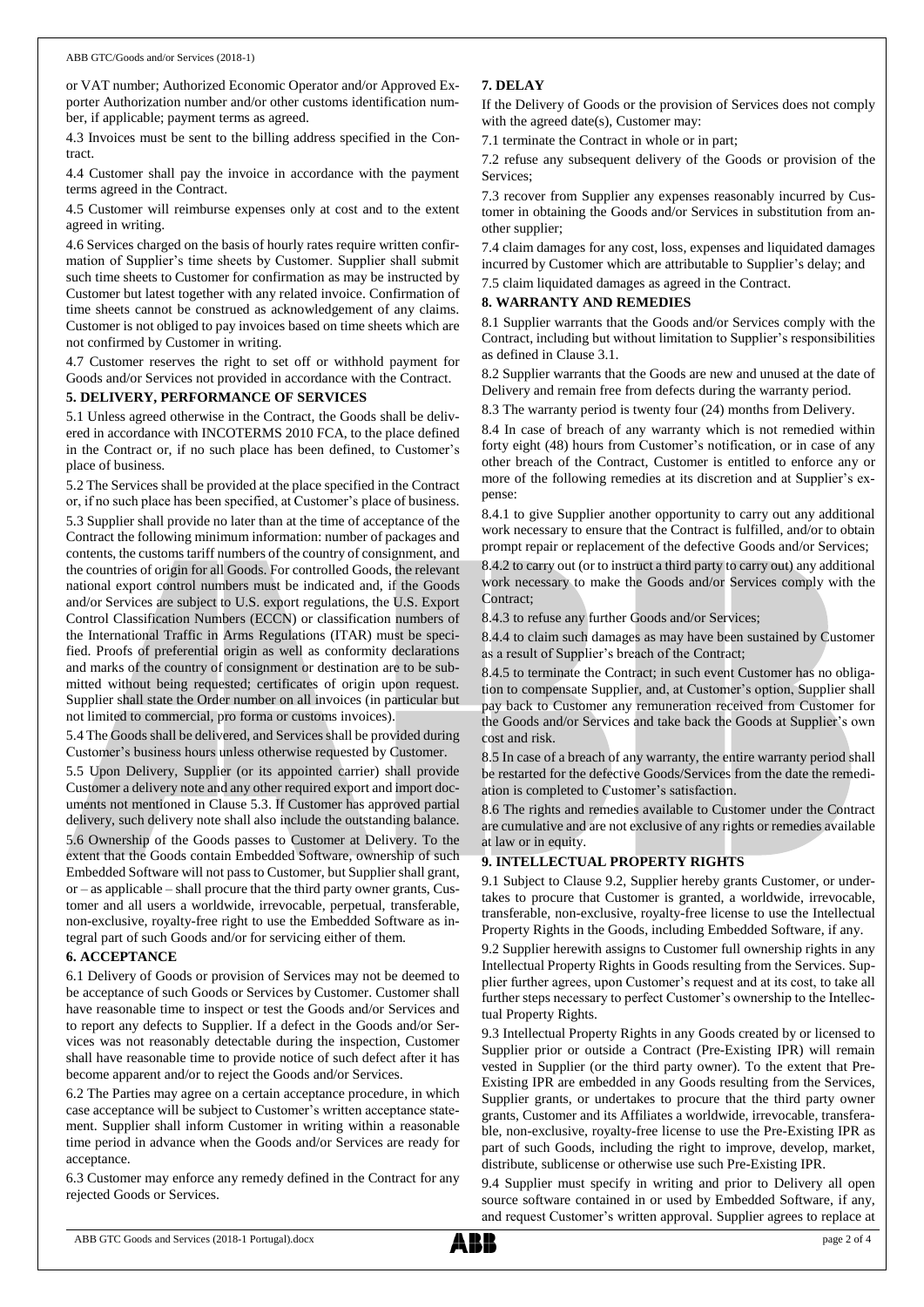its own cost any open source software components rejected by Customer with software of at least the same quality and functionality.

9.5 If any claim is made against Customer that the Goods and/or Services infringe a third party's Intellectual Property Rights, Supplier shall at its cost, but at Customer's discretion (i) procure for Customer and Customer's clients, as the case may be, the right to continue using the Goods and/or Services; (ii) modify the Goods and/or Services so they cease to be infringing; or (iii) replace the Goods and/or Services by non-infringing equivalents. Otherwise, Customer is entitled to terminate the Contract and to reclaim all sums which it has paid to Supplier thereunder.

#### **10. COMPLIANCE, INTEGRITY**

10.1 Supplier shall provide the Goods and/or Services in compliance with all relevant laws, regulations, and codes of practice.

10.2 Supplier and its subcontractors must comply with the ABB List of Prohibited and Restricted Substances and report to Customer the substances contained in the Goods. Supplier must also comply with the reporting and other requirements regarding Conflict Minerals made available under **[www.abb.com](http://www.abb.com/) – Supplying – Material Compliance – ABB Policy and Supplier Requirements** or otherwise and shall provide Customer with documents, certificates and statements as requested. Any statement made by Supplier to Customer (whether directly or indirectly) with regard to materials used for or in connection with the Goods and/or Services will be deemed to be a representation under the Contract.

10.3 Supplier represents and warrants that it is and will remain fully compliant with all applicable trade and customs laws, regulations, instructions, and policies, including, but not limited to, satisfying all necessary clearance requirements, proofs of origin, export and import licenses and exemptions from, and making all proper filings with appropriate governmental bodies and/or disclosures relating to the provision of services, the release or transfer of goods, hardware, software and technology.

10.4 No material or equipment included in or used for the Goods and/or Services must originate from any company or country listed in any relevant embargo issued by the authority in the country where the Goods and/or Services will be used or an authority otherwise having influence over the equipment and material forming part of the Goods and/or Services. If any of the Goods and/or Services are or will be subject to export restrictions, it is Supplier's responsibility to promptly inform Customer in writing of the particulars of such restrictions.

10.5 Both Parties warrant that each will not, directly or indirectly, and that each has no knowledge that other persons will, directly or indirectly, make any payment, gift or other commitment to its customers, to government officials or to agents, directors and employees of each Party, or any other party in a manner contrary to applicable laws (including but not limited to the U. S. Foreign Corrupt Practices Act, the UK Bribery Act 2010 and, where applicable, legislation enacted by member states and signatories implementing the OECD Convention Combating Bribery of Foreign Officials), and shall comply with all relevant laws, regulations, ordinances and rules regarding bribery and corruption. Nothing in the Contract will render either Party or any of its Affiliates liable to reimburse the other for any such consideration given or promised.

10.6 Supplier herewith acknowledges and confirms that Supplier has received a copy of ABB's Code of Conduct and ABB's Supplier Code of Conduct or has been provided information on how to access both ABB Codes of Conduct online under **[www.abb.com/Integrity](http://www.abb.com/Integrity)**. Supplier agrees to perform its contractual obligations in accordance with both ABB Codes of Conduct.

10.7 Any violation of an obligation contained in this Clause 10 is a material breach of the Contract and entitles the other Party to terminate the Contract with immediate effect and without prejudice to any further rights or remedies available thereunder or at law. Notwithstanding anything to the contrary in the Contract, Supplier shall, without any limitations, indemnify and hold harmless Customer for all liabilities, damages, cost or expenses incurred as a result of any such violation and/or termination of the Contract, or arising from export restrictions concealed by Supplier.

# **11. CONFIDENTIALITY, DATA SECURITY, DATA PROTECTION**

11.1 Supplier shall keep in strict confidence all Customer Data and any other information concerning Customer's or its Affiliates' business, their products and/or their technologies which Supplier obtains in connection with the Goods and/or Services to be provided (whether before or after acceptance of the Contract). Supplier shall restrict disclosure of such confidential material to such of its employees, agents or subcontractors or other third parties as need to know the same for the purpose of the provision of the Goods and/or Services to Customer. Supplier shall ensure that such employees, agents, subcontractors or other third parties are subject to and comply with the same obligations of confidentiality as applicable to Supplier and will be liable for any unauthorized disclosures.

11.2 Supplier shall apply appropriate safeguards, adequate to the type of Customer Data to be protected, against the unauthorised access or disclosure of Customer Data and protect such Customer Data in accordance with the generally accepted standards of protection in the related industry, or in the same manner and to the same degree that it protects its own confidential and proprietary information – whichever standard is higher. Supplier may disclose confidential information to Permitted Additional Recipients (which means Supplier's authorised representatives, including auditors, counsels, consultants and advisors) provided always that (i) such information is disclosed on a strict need-to-know basis, and (ii) such Permitted Additional Recipients sign with Supplier a confidentiality agreement with terms substantially similar hereto or, where applicable, are required to comply with codes of professional conduct ensuring confidentiality of such information. Supplier shall comply with, and ensure that the Permitted Additional Recipients comply with, any security procedure, policy or standard provided to Supplier by Customer or any of its Affiliates from time to time, and in particular with the ABB Cyber Security Requirements for Suppliers as made available under **[www.abb.com/Supplying/Cybersecurity](http://www.abb.com/Supplying/Cybersecurity)**, or as otherwise set out in the Contract.

11.3 Supplier must not (i) use Customer Data for any other purposes than for providing the Goods and/or Services, or (ii) reproduce the Customer Data in whole or in part in any form except as may be required by the Contract, or (iii) disclose Customer Data to any third party, except to Permitted Additional Recipients or with the prior written consent of Customer.

11.4 Supplier shall install and update at its own cost adequate virus protection software and operating system security patches for all computers and software utilized in connection with providing the Goods and/or Services.

11.5 Supplier shall inform Customer without delay about suspicion of breaches of data security or other serious incidents or irregularities regarding any Customer Data.

11.6 Supplier agrees that Customer may provide any information received from Supplier to Affiliates of Customer and to third parties.

#### 11.7 Protection of Personal Data

11.7.1 If Customer discloses Personal Data to Supplier, Supplier shall comply with all applicable data protection laws and regulations.

11.7.2 Supplier shall apply appropriate physical, technical and organizational measures to ensure a level of security of Personal Data appropriate to the respective risk and the ability to ensure the ongoing confidentiality, integrity, availability and resilience of processing systems and services.

11.7.3 Supplier agrees that it will not withhold or delay its consent to any changes to this Clause 11 which in Customer's or its Affiliates' reasonable opinion are required to be made in order to comply with applicable data protection laws and regulations and/or with guidelines and advice from any competent supervisory authority, and agrees to implement any such changes at no additional cost to Customer.

11.7.4 Supplier acknowledges that the processing of Personal Data in accordance with the Contract may require the conclusion of additional